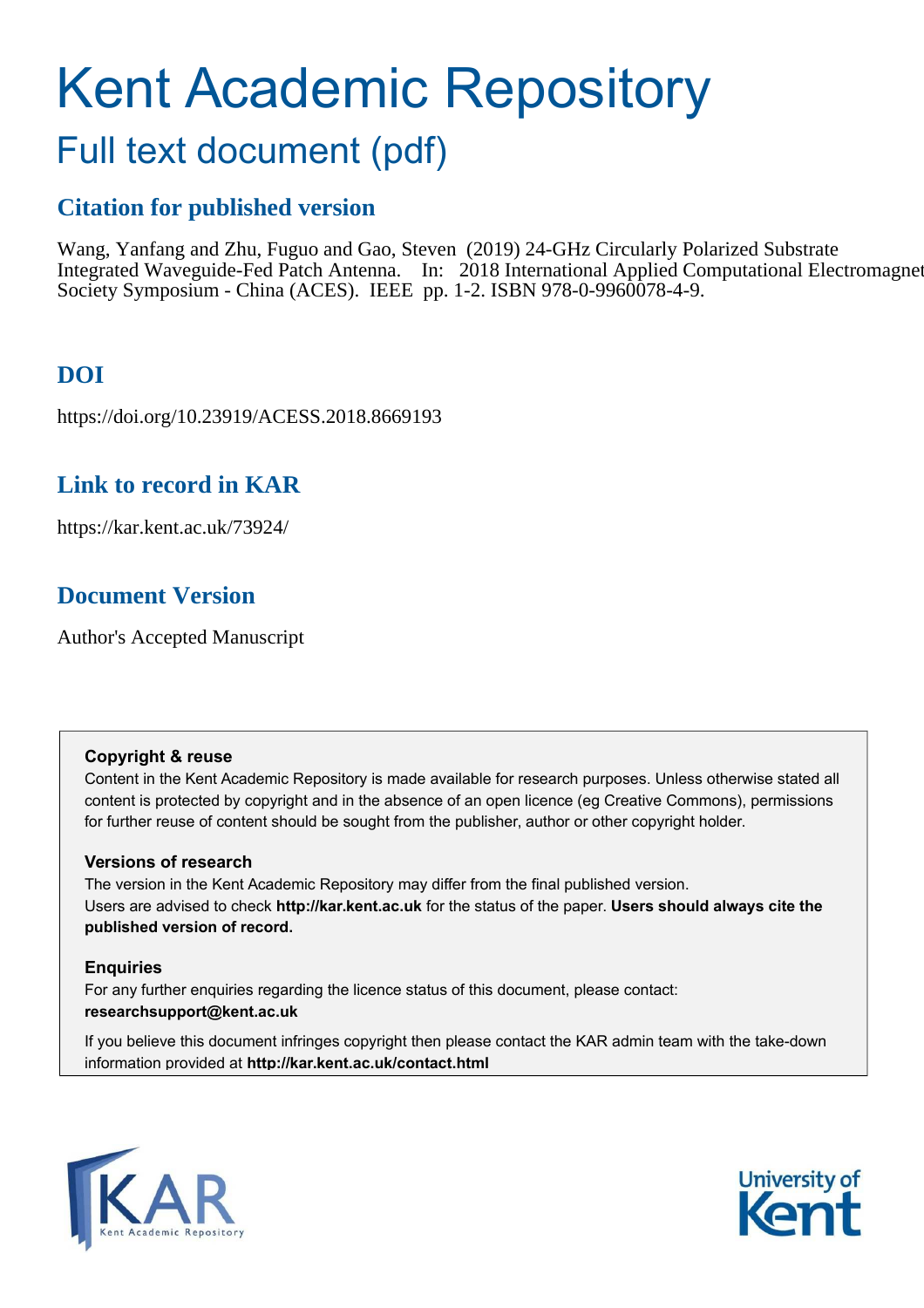# 24-GHz Circularly Polarized Substrate Integrated Waveguide-Fed Patch Antenna

<sup>1</sup>Yanfang Wang, <sup>2</sup>Fuguo Zhu#, and <sup>3</sup>Steven Gao

<sup>1</sup>College of Computer and Information, Hohai University, Nanjing, 211100, China <sup>2</sup>Science and Technology on Antenna and Microwave Laboratory, Nanjing, 210039, China <sup>3</sup>School of Engineering and Digital Arts, University of Kent, Canterbury, UK

*Abstract-***This paper has presented the design of a 24-GHz patch antenna with characteristics of good circular polarization, simple structure and easy fabrication. The printed antenna consists of two layers of substrates with the lower one for achieving a short-ended substrate integrated waveguide (SIW) and the upper one for supporting the rectangular radiating patch. The left-handed circularly polarized wave has been obtained by**  etching a 45° rotated cross-shaped slot on the broad wall of the **SIW. The obtained results can confirm that the proposed antenna**  has achieved an impedance bandwidth ( $|S_{11}| \leq -10$  dB) of 23.1-**25.3GHz and the 3-dB axial ratio bandwidth of 23.2-24.7GHz.** 

**Keywords:** SIW, circularly polarized antenna, patch antenna

#### I. INTRODUCTION

The researches on circularly polarized antennas have been extensively implemented in the literature as they have more advantages compared with linearly polarized antennas [1]. One is that circularly polarized antennas can reduce the "Faraday rotation" effects caused by the ionosphere, which is important in satellite communications. The other is that they can effectively reduce multipath interferences or fading in various applications including wireless local area networks (WLANs) and radio frequency identification devices (RFIDs).

Planar or printed circularly polarized antennas are preferred as they can be easily fabricated and integrated with RF-end circuits. Planar feeding circuits including CPW, stripline, and microstrip have been developed for designing circularly polarized antennas. Recently, SIW-fed circularly polarized antennas and arrays have been proposed and studied in [2-4]. The SIW-fed aperture-coupled magneto-electric dipole antenna can generate circularly polarized radiation at 60GHz. The multi-layer structure is fabricated by using PCB technology [2]. In [3], the SIW-fed aperture coupled two-arm spiral antenna has been proposed as the element for achieving a circularly polarized array. Furthermore, a sequential-rotational array has been developed to achieve wideband performance. The 3dB axial ratio bandwidth achieves more than 18.8%. The SIW-fed circularly polarized LTCC antenna array at 60GHz has also been proposed in [4]. The axial ratio bandwidth is enlarged by positioning a slot-coupled rotated strip above a transverse slot etched on the broad wall of an SIW. Moreover, the mutual coupling between the elements of the array has been reduced by introducing a metal-topped via fence around strip.



Figure 1. Geometry of the proposed SIW-fed circularly polarized antenna.

In this paper, a SIW-fed patch antenna with circular polarization is proposed. The antenna is designed to operate at 24GHz and features characteristics of good circularly polarized performance and easy fabrication. The rest of the paper is organized as follows: the configuration, design and results of the proposed circularly polarized antenna are demonstrated in Section II, a conclusion is drawn in Section III.

#### II. ANTENNA DESIGN

Figure 1 presents the geometry of the SIW-fed circularly polarized patch antenna. The antenna is designed by stacking